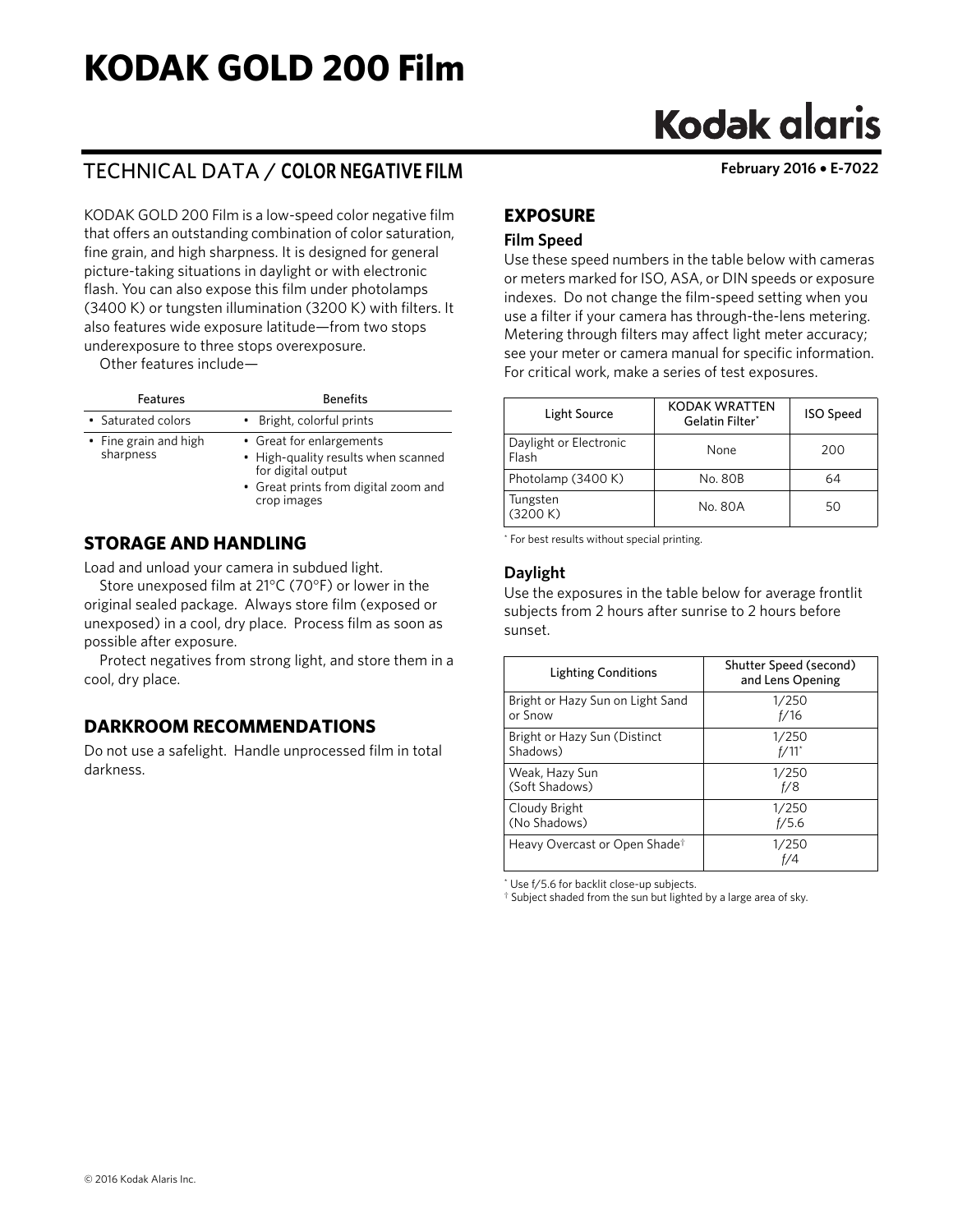#### **Electronic Flash**

Use the appropriate guide numbers in the table below as a starting point for your equipment. Select the unit output closest to the number given by your flash manufacturer. Then find the guide number for feet or meters.

 To determine the lens opening, divide the guide number by the flash-to-subject distance. If negatives are too dark (overexposed), use a higher guide number; if they are too light (underexposed), use a lower number.

| Unit<br>Output<br>$(BCPS)^*$ | <b>Guide Number</b><br>Distances in Feet/Metres |
|------------------------------|-------------------------------------------------|
| 350                          | 60/18                                           |
| 500                          | 70/21                                           |
| 700                          | 85/26                                           |
| 1000                         | 100/30                                          |
| 1400                         | 120/36                                          |
| 2000                         | 140/42                                          |
| 2800                         | 170/50                                          |
| 4000                         | 200/60                                          |
| 5600                         | 240/70                                          |
| 8000                         | 280/85                                          |

\* BCPS = beam candlepower seconds

#### **Fluorescent and High-Intensity Discharge Lamps**

For best results without special printing, use the color-correction filters in the table below as starting points when you expose this film under fluorescent and high-intensity discharge lamps. Use exposure times of 1/60 second or longer to avoid the brightness and color variations that occur during a single alternating-current cycle.

Actual filtration may vary between lamps and lamp manufacturers. Depending on the specific source, additional filtration or special printing may be required to achieve best results.

| <b>Type of Fluorescent</b><br>Lamp | KODAK Color<br>Compensating<br>Filter(s) | Exposure<br>Adjustment |
|------------------------------------|------------------------------------------|------------------------|
| Daylight                           | 40R                                      | $+2/3$ stop            |
| White                              | $20C + 30M$                              | +1stop                 |
| Warm White                         | 40B                                      | $+1$ stop              |
| Warm White Deluxe                  | $30B + 30C$                              | $+11/3$ stops          |
| Cool White                         | 30M                                      | $+2/3$ stop            |
| Cool White Deluxe                  | $20C + 10M$                              | $+2/3$ stop            |

**Note:** When you don't know the type of fluorescent lamps, try a 10C + 20M filter combination and increase exposure by 2/3 stop; color rendition may be less than optimum.

| High-Intensity<br>Discharge Lamp (CCT) | <b>KODAK Color</b><br>Compensating<br>Filter(s) | Exposure<br>Adjustment |
|----------------------------------------|-------------------------------------------------|------------------------|
| High-Pressure Sodium<br>Vapor          | $70B + 50C$                                     | $+3$ stops             |
| Metal Halide                           | $10R + 20M$                                     | $+2/3$ stop            |
| Mercury Vapor with<br>Phosphor         | $20R + 20M$                                     | $+2/3$ stop            |
| Mercury Vapor without<br>Phosphor      | 80R                                             | $+12/3$ stops          |

#### **Adjustments for Long and Short Exposures**

You do not need to make any exposure or filter adjustments for exposure times of 1/10,000 second to 1 second. For critial applications with longer exposure times, make tests under your conditions.

### **PROCESSING**

Use KODAK FLEXICOLOR Chemicals for Process C-41. For more information, see KODAK Publication No. Z-131, *Using KODAK FLEXICOLOR Chemicals.*

## **JUDGING NEGATIVE EXPOSURES**

You can check the exposure level of the color negative with a suitable electronic densitometer equipped with a filter such as the red filter for Status M Densitometry or a KODAK WRATTEN Gelatin Filter No. 92. Depending on the subject and the light source used for exposure, a normally exposed and processed color negative measured through the red filter should have the approximate densities listed below. These densities apply for the recommended light sources and correct processing of the negative.

| Area Measured                                                                                                    | Density Reading              |
|------------------------------------------------------------------------------------------------------------------|------------------------------|
| KODAK Gray Card (gray side) receiving<br>same illumination as subject                                            | 0.85 to 1.05                 |
| Lightest step (darkest in the negative) of a<br>KODAK Paper Gray Scale receiving same<br>illumination as subject | 1.25 to 1.45                 |
| Highest diffuse density on normally lighted<br>forehead<br>-light complexion<br>-dark complexion                 | 1.15 to 1.45<br>0.90 to 1.30 |

## **PRINTING NEGATIVES**

This film is optimized for printing on KODAK EDGE Paper, KODAK ROYAL Digital Paper, KODAK Photo Book Paper and KODAK PROFESSIONAL ENDURA Premier Paper.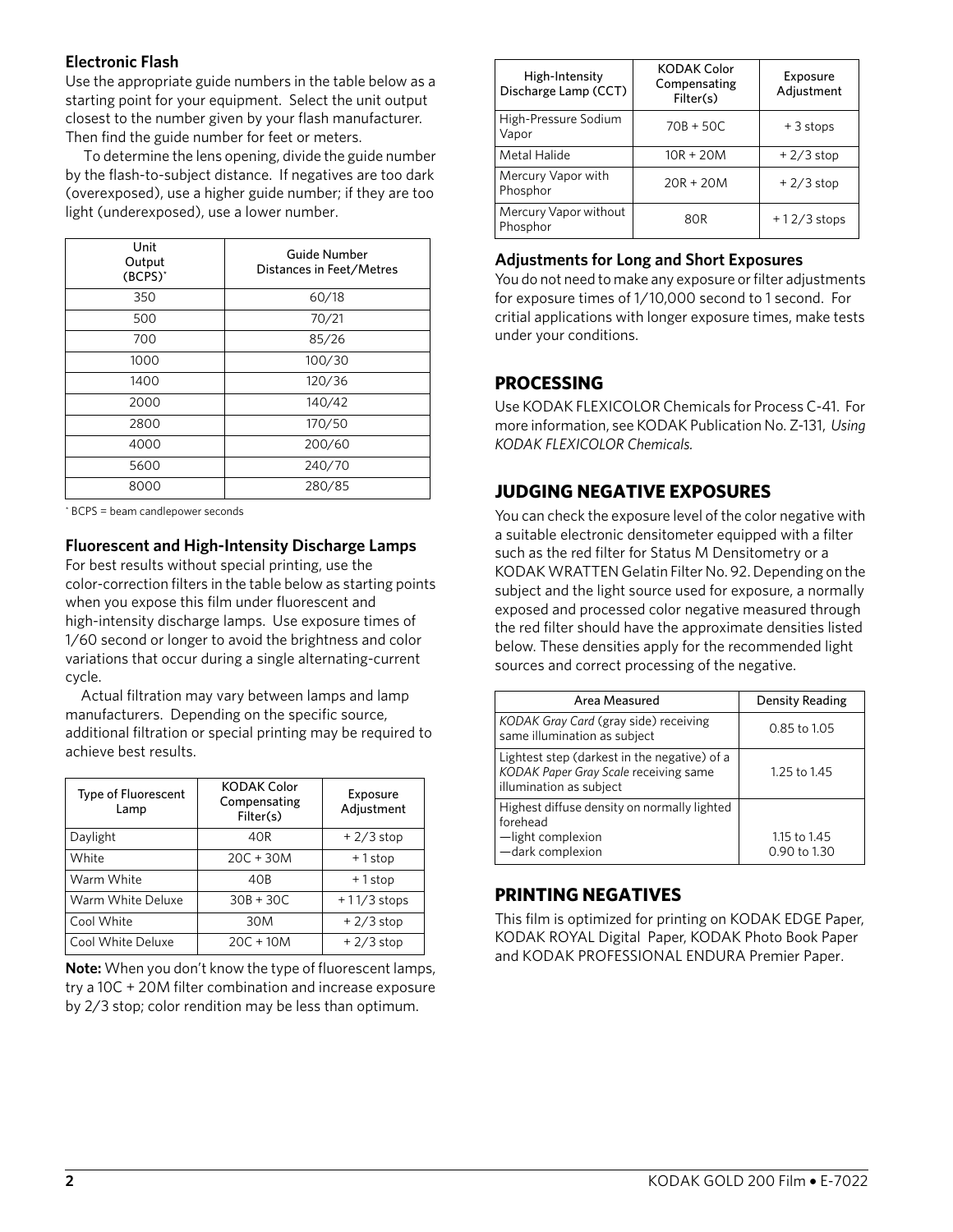## **IMAGE STRUCTURE**

#### **Print Grain Index**

The Print Grain Index number refers to a method of defining graininess in a print made with diffuse-printing illumination. It replaces rms granularity and has a different scale which cannot be compared to rms granularity

- This method uses a uniform perceptual scale, with a change for four units equaling a *just noticeable difference* in graininess for 90 percent of observers.
- A Print Grain Index rating of 25 on the scale represents the approximate visual threshold for graininess. A higher number indicates an increase in the amount of graininess observed.
- The standardized inspection (print-to-viewer) distance for all print sizes is 14 inches, the typical viewing distance for a 4 x 6-inch print.
- In practice, larger prints will likely be viewed from distances greater than 14 inches, which reduces apparent graininess.
- Print Grain Index numbers may not represent graininess observed from more specular printing illuminants, such as condenser enlargers.

The Print Grain Index number listed in this publication applies to the following standards:

| (135-size standard format) |
|----------------------------|
| 4 x 6                      |
| $10.2 \times 15.2$         |
| 4.4X                       |
| 44                         |
|                            |